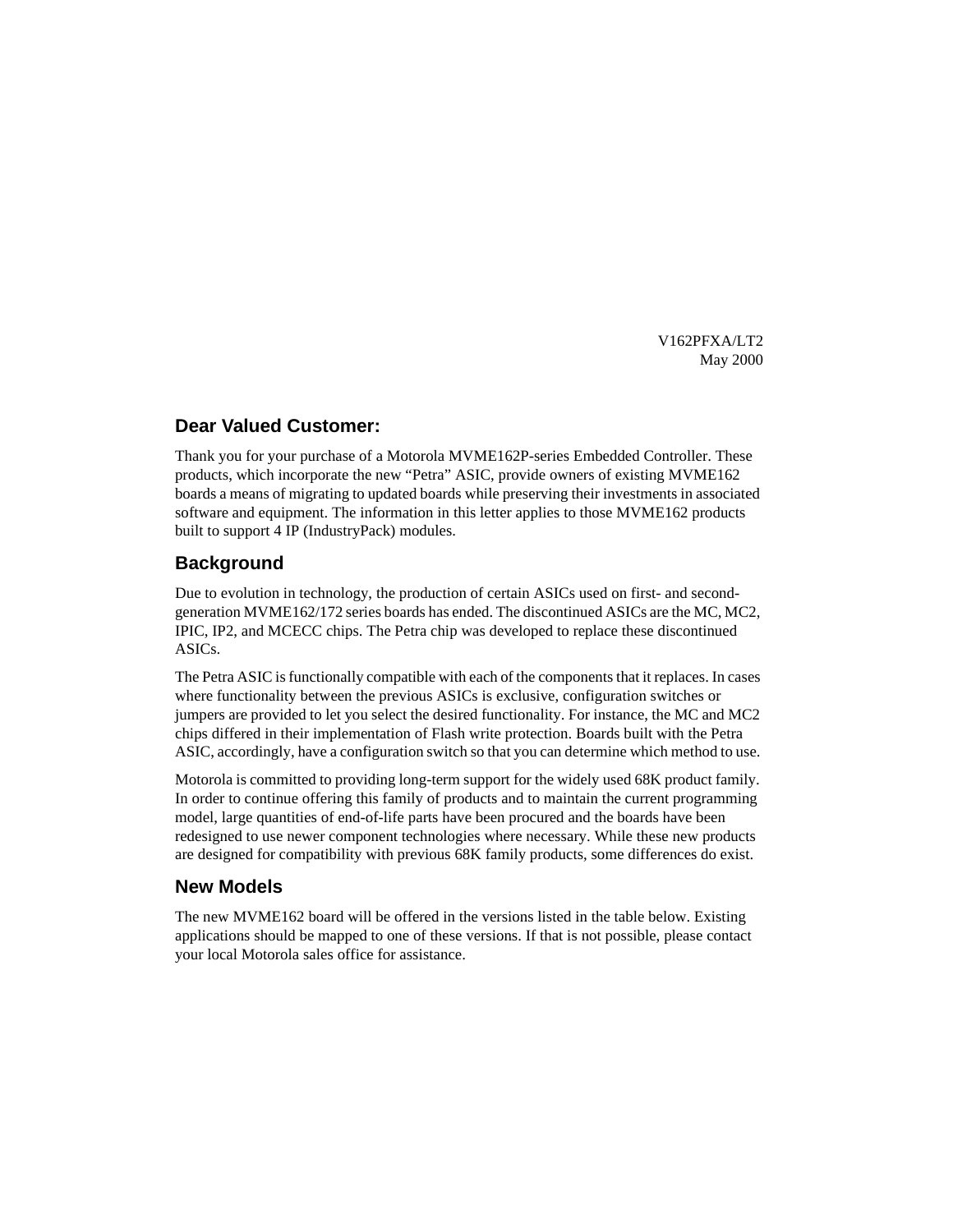Note that all versions of the board are built with 16 MB of SDRAM, which can be reconfigured as needed to model 1-, 4-, 8-, or 16MB memory for your applications.

| New Model No.          | <b>Characteristics</b>                                 | Replaces                                           |
|------------------------|--------------------------------------------------------|----------------------------------------------------|
| MVME162P-244L          | 25MHz 68LC040, 16MB SDRAM, 2 SIO, 4 DMA IP             | MVME162-410                                        |
| MVME162P-244LE         | 25MHz 68LC040, 16MB SDRAM, 2 SIO, 4 DMA IP, E-net      | MVME <sub>162</sub> -432, -412                     |
| <b>MVME162P-244LSE</b> | 25MHz 68LC040, 16MB SDRAM, 2 SIO, 4 DMA IP, SCSI/E-net | $MVME162-433, -413$                                |
| MVME162P-344           | 32MHz 68040, 16MB SDRAM, 2 SIO, 4 DMA IP               | MVME162-520A.<br>$-510A, -510B, -510C$             |
| MVME162P-344S          | 32MHz 68040, 16MB SDRAM, 2 SIO, 4 DMA IP, SCSI         | MVME162-511A,<br>$-511B, -511C$                    |
| <b>MVME162P-344E</b>   | 32MHz 68040, 16MB SDRAM, 2 SIO, 4 DMA IP, E-net        | MVME162-532A.<br>$-522A, -512A, -512B,$<br>$-512C$ |
| <b>MVME162P-344SE</b>  | 32MHz 68040, 16MB SDRAM, 2 SIO, 4 DMA IP, SCSI/E-net   | MVME162-533A.<br>$-523A - 513A$                    |

## **Differences**

Although every attempt has been made to preserve compatibility with earlier models of the MVME162 series, there are some differences that should be noted. The major differences between the previous and the new versions of the MVME162 are:

- 1. The functions formerly implemented in the IP2 and MC2 ASICs are now combined in a single new ASIC called Petra.
- 2. The memory mezzanines have been replaced by 16MB of on-board SDRAM.
- 3. Memory performance is improved.
- 4. Single-bit error correction and double-bit error detection have replaced memory parity protection.
- 5. Larger SDRAM and Flash memory configurations can be supplied on request.
- 6. The front panel dual-LED assemblies have been replaced by surface-mount LEDs and light pipes (*on evaluation boards only; production models will preserve the existing LED configuration*).
- 7. The dual-cell battery has been replaced by a coin-cell battery.
- 8. The power consumption has been reduced.

#### **LEDs and Battery**

MVME162 boards are now manufactured with a double-sided surface-mount process. Because the front panel LEDs and the SRAM battery used on previous products are not compatible with this process, the battery has changed from a dual-cell battery that plugged into the board to a single coin cell that installs in a surface mount holder. The dual-module LEDs were changed to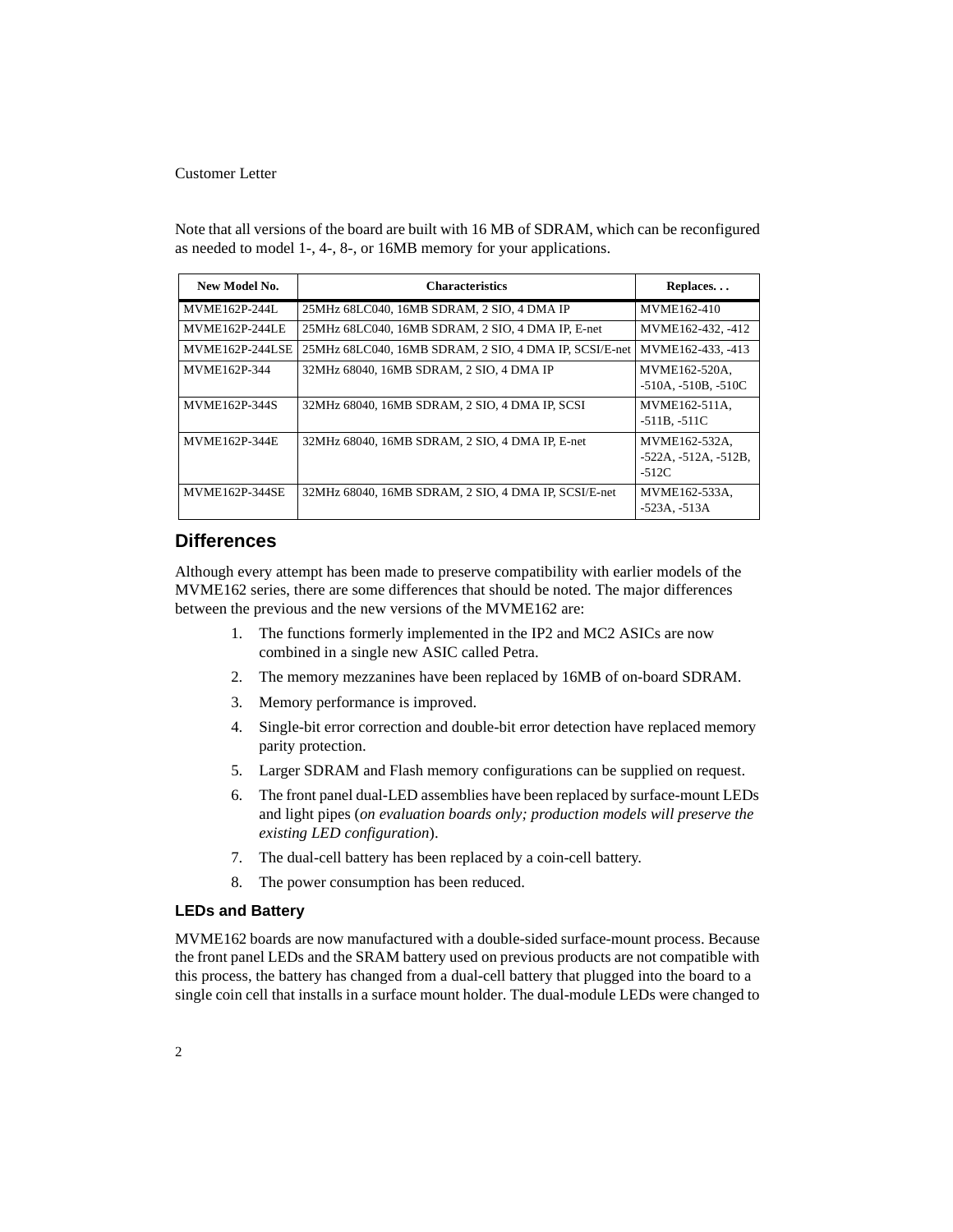LEDs that are surface-mounted on the board with light pipes routed to the front panel. In applications where the standard front panel is removed or replaced, modifications may be necessary to support the new LED configuration.

(*As noted above, this change applies only to evaluation boards; production models will preserve the existing LED configuration.*)

#### **Power Consumption**

In the course of the redesign, many board components were integrated or updated to more current technologies. This has reduced component count and lowered the power consumption of the MVME162 boards.

#### **SRAM Backup**

The new MVM162 products allow the SRAM to receive backup power from the VMEbus standby power (+5STDBY) pin. Previous boards used a resistor and zener diode to reduce the  $+5$  volts from the VME bus to the  $+3$  volts required for backup. A drawback was that the zener diode produced a rather high current drain from the +5STDBY pin. The new boards use an active component to reduce the voltage; the current drain from the +5STDBY pin is consequently much lower.

#### **Memory Control**

The functions formerly implemented in the MC2 ASIC are now incorporated into the functions of the Petra ASIC. The revision code has been changed to \$02. While the programming model and functionality have not changed, the physical implementation of the memory subsystem has changed. Memory mezzanine boards are no longer used; the memory devices have changed from page mode DRAMs to SDRAMs. This modification has improved the performance of the memory subsystem.

The minimum factory memory configuration is 16MB. Configuration switches on the board permit the memory size to be tailored to appear as 1MB, 4MB, or 8MB for applications that require the smaller memory configurations. Regardless of how the board is ordered, the memory size can always be reconfigured in the field.

The new MVME162 boards use single-bit error correction and double-bit error detection (ECC) to replace the memory parity protection used on the earlier boards. When parity is enabled in the memory controller, the ECC function is used to provide memory protection. If a single-bit error occurs, the error is automatically corrected. If a double-bit error occurs, then a parity error is generated.

The Petra ASIC also supports the flash write protection modes of the MC chip and the MC2 chip. A switch on the board regulates this function (refer to the summary table below for additional information).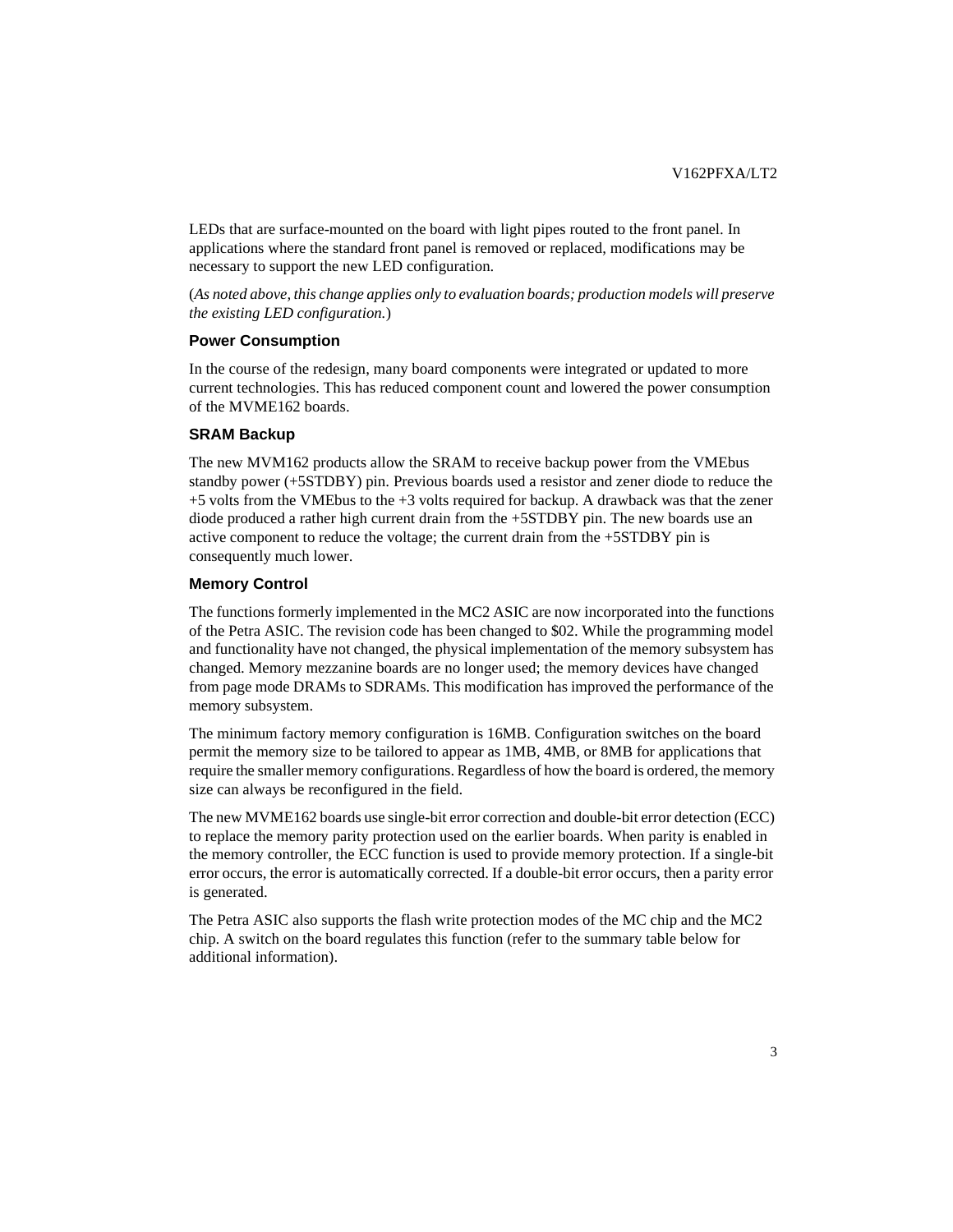The MC2 interface to the Z85230 Serial Communications Controller did not support direct access to the data port. The Petra ASIC supports both direct and indirect modes of access.

The Petra ASIC also incorporates the functionality of the MCECC memory controller ASIC. This capability enables the MVME162 to support 32MB or 64MB of SDRAM memory and 2MB of Flash memory. If your application can benefit from these increased memory sizes, please contact your local Motorola sales office for assistance.

### **IP Interface**

The functions formerly implemented in the IP2 ASIC are now incorporated into the functions of the Petra ASIC. The revision code has been changed to \$02. Several improvements have been made to the IP interface logic.

The Petra ASIC supports the IP reset modes of both the IP chip and the IP2 chip. A switch on the board regulates this function (refer to the summary table below for additional information).

The IP2 ASIC had no mechanism to flush the IP DMA FIFO buffers. The Petra ASIC includes a new control bit that will cause the data in the FIFO buffers to be automatically transferred to memory if the DMA terminates before the byte count reaches zero.

In the IP2 ASIC, DMA chaining did not work at 32MHz. This flaw has been corrected in the Petra ASIC.

The IP DMA controller in the Petra ASIC has a bug that did not occur in the IP2 ASIC: setting the DHALT bit for DMA channel A will cause all DMA channels to halt. This problem and a workaround for it are described in the *MVME1x2PFX Embedded Controller Programmer's Reference Guide*.

The differences between the original MVME162 boards with the MC and IP ASICs, the current MVME162 boards with the MC2 and IP2 ASICs and new MVME162 boards with the Petra ASIC are summarized in the following table. For additional information on the new MVME162 products, please refer to the programming guide (V1x2PFXA/PG) and the installation/use manual (V162PFXA/IH).

Once again, thank you for purchasing Motorola products. If you have any questions or comments, please contact your local Motorola sales representative.

This customer letter is also posted at Motorola's World Wide Web site under www.motorola.com/computer/literature.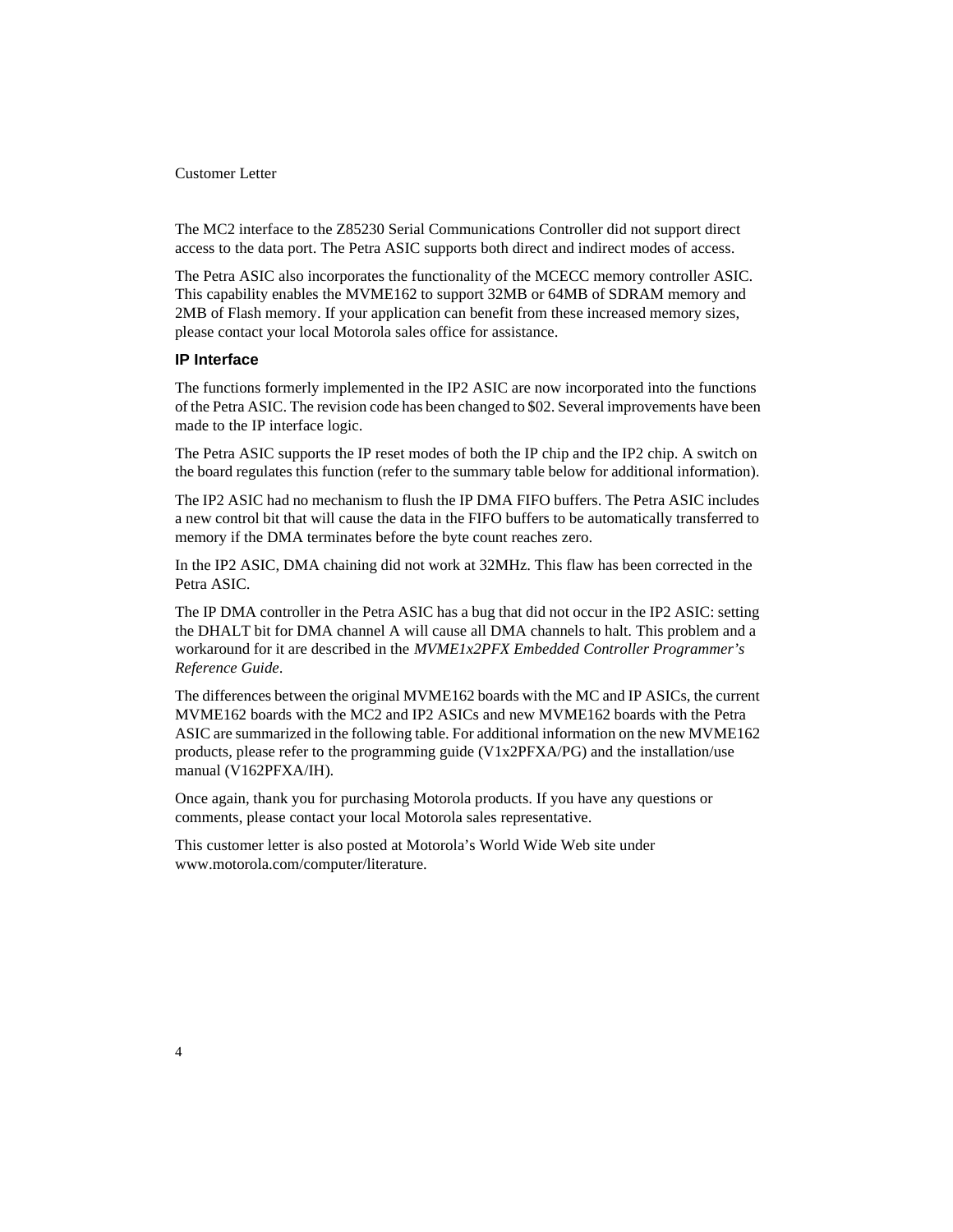|                                 | Implementation                                                                                                                                                                                                                        |                                                                                                                                                                                                                                     |                                                                                                                 |  |  |
|---------------------------------|---------------------------------------------------------------------------------------------------------------------------------------------------------------------------------------------------------------------------------------|-------------------------------------------------------------------------------------------------------------------------------------------------------------------------------------------------------------------------------------|-----------------------------------------------------------------------------------------------------------------|--|--|
| <b>Function</b>                 | <b>Previous</b><br>[MVME162, MC, IP]                                                                                                                                                                                                  | <b>Current</b><br>[MVME162FX, MC2, IP2]                                                                                                                                                                                             | <b>New</b><br>[MVME162, Petra ASIC]                                                                             |  |  |
| User<br>configuration           | Jumper headers.                                                                                                                                                                                                                       | Jumper headers.                                                                                                                                                                                                                     | Jumper headers, hardware/<br>software switches.                                                                 |  |  |
| <b>LEDs</b>                     | Dual LED modules.                                                                                                                                                                                                                     | Dual LED modules.                                                                                                                                                                                                                   | Surface mount LEDs with<br>light pipes (on evaluation<br>boards only).                                          |  |  |
| <b>SRAM</b><br>battery          | Through-hole, dual battery<br>$(100 \text{ mah})$ .                                                                                                                                                                                   | Through-hole, dual battery<br>$(100 \text{ mah})$ .                                                                                                                                                                                 | Surface mount holder for<br>coin cell (220 mah).                                                                |  |  |
| <b>DRAM</b>                     | 1-, 4-, 8-, 16MB fast page<br>DRAM.                                                                                                                                                                                                   | 4-, 8-, 16MB fast page<br>DRAM.                                                                                                                                                                                                     | 16MB SDRAM,<br>configurable to 1-, 4-, 8-,<br>16MB.                                                             |  |  |
| Memory<br>control               | MC ASIC, revision 00                                                                                                                                                                                                                  | MC2 ASIC, revision 01                                                                                                                                                                                                               | Petra ASIC, revision 02                                                                                         |  |  |
| Flash<br>memory<br>write enable | Flash writes enabled/<br>disabled via memory map.                                                                                                                                                                                     | Flash writes enabled/disabled<br>via control bit in register.                                                                                                                                                                       | Map or control-bit enable/<br>disable of Flash writes<br>selectable via board<br>configuration switch.          |  |  |
| Serial I/O                      | MC ASIC supported both<br>direct and indirect access to<br>85230 data port.                                                                                                                                                           | MC2 ASIC did not support<br>direct access to data port.<br>Software used indirect access.                                                                                                                                           | Petra ASIC supports both<br>direct and indirect access<br>modes.                                                |  |  |
| Memory<br>protection            | Parity protection for MC<br>memory.                                                                                                                                                                                                   | No parity protection for MC2<br>memory due to availability of<br>DRAM devices.                                                                                                                                                      | MC2 memory model has<br>ECC protection if parity is<br>enabled.                                                 |  |  |
| IP interface<br>control         | IP ASIC, revision 00                                                                                                                                                                                                                  | IP2 ASIC, revision 00                                                                                                                                                                                                               | Petra ASIC, revision 02.                                                                                        |  |  |
| IP reset                        | IP Reset Control bit in local<br>bus memory map at<br>location \$FFFBC01F.<br>Local bus resets, power-up<br>resets, and software writes<br>to this location all produce<br>an IP reset. The IP Reset bit<br>is cleared automatically. | IP Reset Control bit in local<br>bus memory map at location<br>\$FFFBC01F. No local bus<br>resets; only power-up resets<br>and software writes to this<br>location produce an IP reset.<br>Software must clear the IP<br>Reset bit. | IP Reset bit is under control<br>of software configuration<br>switch. Both IP and IP2<br>reset modes available. |  |  |

# **Table 1. List of Changes**